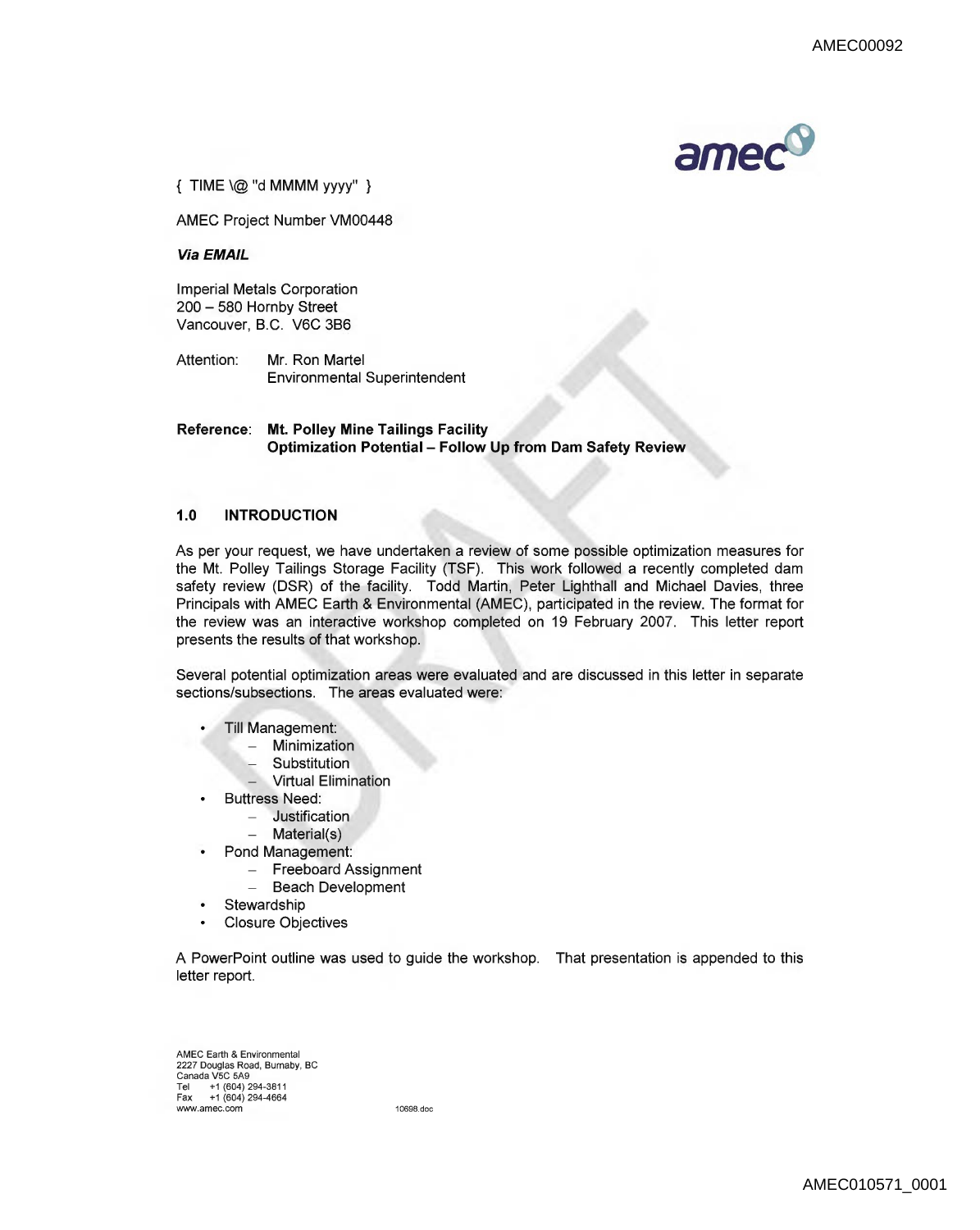Imperial Metals Mt. Polley Mine Tailings Storage Facility Optimization Potential 26 February 2007



# **2.0 OPTIMIZATION ISSUES**

### **2.1 Till Management**

From our review we consider that there is a real opportunity to reduce the width of the core zone being stipulated for the raises moving forward. It is common dam engineering practice to narrow the core with height in the dam though there is a minimum thickness for the core (typically a practical construction consideration  $-$  the cost for core can actually increase if placement area narrows sufficiently to impede contractor productivity). The current core width of 8 m is certainly robust. Given the remaining projected height of dam construction to final elevation (assuming that the currently stipulated final elevation is not significantly exceeded), a decrease in core width should be considered for the 2007 raise and each raise thereafter. An acceptable rule of thumb is to have the core width be a minimum of 30% of the maximum head on the core at that particular elevation; for example 20 metres of head corresponds to a 6 metre minimum requirement. For the specific example of the Mt. Polley TSF, the current crest elevation is 950 m and the closure crest will be 965 m. Assuming a closure freeboard of, say, 1 metre, then there would be a maximum additional head of 14 metres of water pressure on the present core resulting in a minimum core width requirement of just over 5 metres (0.3  $\times$  14). The core could be further narrowed as the dam is raised in future, down to a practical minimum width of 3 m to 4 m.

There may be other opportunities to reduce till requirements in the future as the dams reach their ultimate crest elevations. These future opportunities would not affect dam construction costs in the near term but could represent significant future optimizations. The measures that should be considered include:

- Elimination of the top 1 metre of core, above the maximum pond storage level. An impervious core is not required in this upper part of the crest that essentially only provides freeboard. This would be consistent with the design for the final dam crests at Huckleberry and Kemess.
- Core alternatives such as a bituminous liner could be considered for the final few raises of the embankment section as the head will be low and confinement of such a liner is relatively straightforward to achieve. Bituminous liners are increasingly being accepted in long-term applications such as a closed tailings dam.

### **2.2 Buttress Need**

Per the 2006 DSR report, it remains unclear to us why a buttressing berm has been specified for the closure geometry of the TSF. Provided that the foundation parameters are consistent with the glacial till reported in the documents to date, there should not be a foundation concern with the existing Main Embankment Dam geometry. The foundation strength parameters indicated in design documentation for the TSF to date and the current planned geometry without a berm would result in adequate stability conditions for operations and the closure condition.

The only uncertainty is the nature of the foundation soils regarding potential presheared planes of weakness. This issue was raised during the DSR but had not been noted in previous design

AMEC File: VM00448 Page 2 10698.doc Page 2 10698.doc Page 2 10698.doc Page 2 10698.doc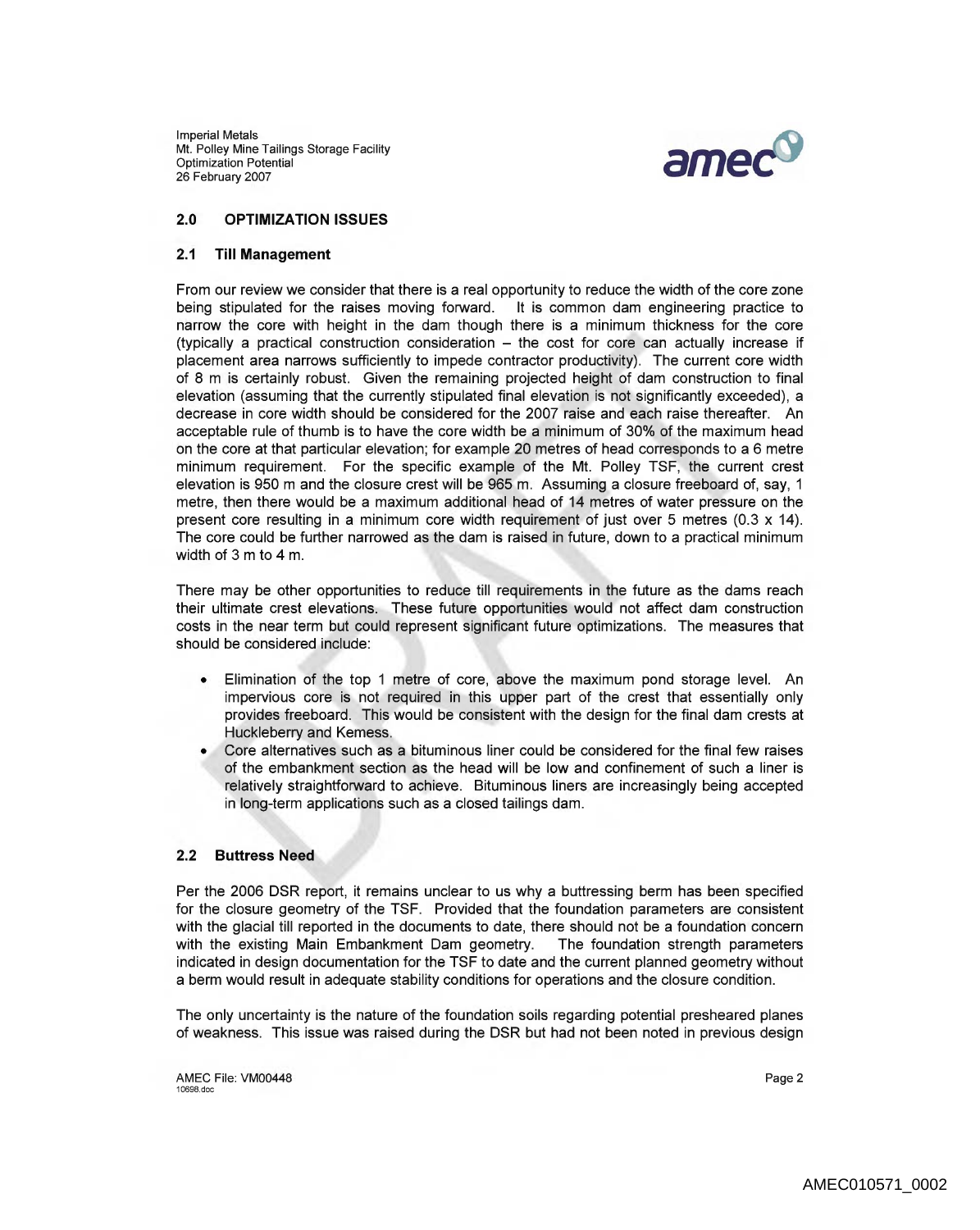Imperial Metals Mt. Polley Mine Tailings Storage Facility Optimization Potential<br>26 February 2007



documentation. If there is no such concern, as above, then there would appear to be no real need for the proposed berm.

Finally, if there is a valid reason for the berm identified the berm material need not necessarily be waste rock from the mine. All that would be required is an equivalent mass and, depending upon placement and geochemical considerations, even tailings may be an acceptable berm construction material.

### 2.3 **Pond Management**

The mine maintains a comprehensive water balance for the TSF. This balance appears to be fine-tuned to an accuracy that is in the range of centimetres in terms of pond elevation. The currently stated freeboard requirement of 1.0 metres for wave runup from wind activity is excessive and could be reduced to a value readily calculable but not likely to be more than 0.3 metres. This amount of wave freeboard would then be added to the Inflow Design Flood (IDF) for the chosen return period. It is likely that the operating freeboard could be reduced from about 1.4 m to, say, about 0.7 to 1.0 m. It should be noted however that, as the TSF is operated without a spillway, longer duration IDF events would result in larger inflows which may argue against any additional reduction in freeboard beyond the wave runup reduction. What likely is required is an overall assessment of the inflows, design floods and resulting freeboard implications. It is likely such a review would result in a reduction in the minimum freeboard requirements...

In terms of beach development, as long as there is not water depth to the point where the dyke raise portion that is built out in the pondward direction has instability issues, there is no rush to develop a beach on the impoundment from the Main Embankment. During operations, the TSF is provided freguent inspection and piezometric monitoring of installed instruments. Subject to continued regular visual observations by mine personnel and favourable piezometric conditions through the dam and foundation as confirmed by piezometers, minimal if any above-water beach required. In otherwords, there is no real need, subject to continued good piezometric conditions, for a formal subaerial beach during operations. If piezometers in one portion of the dam indicate unfavourable trends, then beaching could be concentrated in that area. As discussed below in Section 2.5, development of a beach consistent with closure expectations will eventually be required, though simply keeping the water depth to a bare minimum (not more than about one metre) should be sufficient until the last one or two lifts of the facility. This should allow some capital planning for the eventual expense of having to create a closure geometry consistent with a TSF pond spillway adjacent to the natural ground/embankment interface on either the Perimeter or South Embankments (we understand the former location is the currently preferred option). Finally, from a pragmatic perspective, given the geometry of the impoundment and the positive water balance, it is difficult to envision operating conditions that could maintain an above-water beach all the way along the dam at all times during operations. The tailings disposal operation need not and should not be constrained unnecessarily in that regard.

AMEC File: VM00448 Page 3 2 10698.doc Page 3 10698.doc Page 3 10698.doc Page 3 10698.doc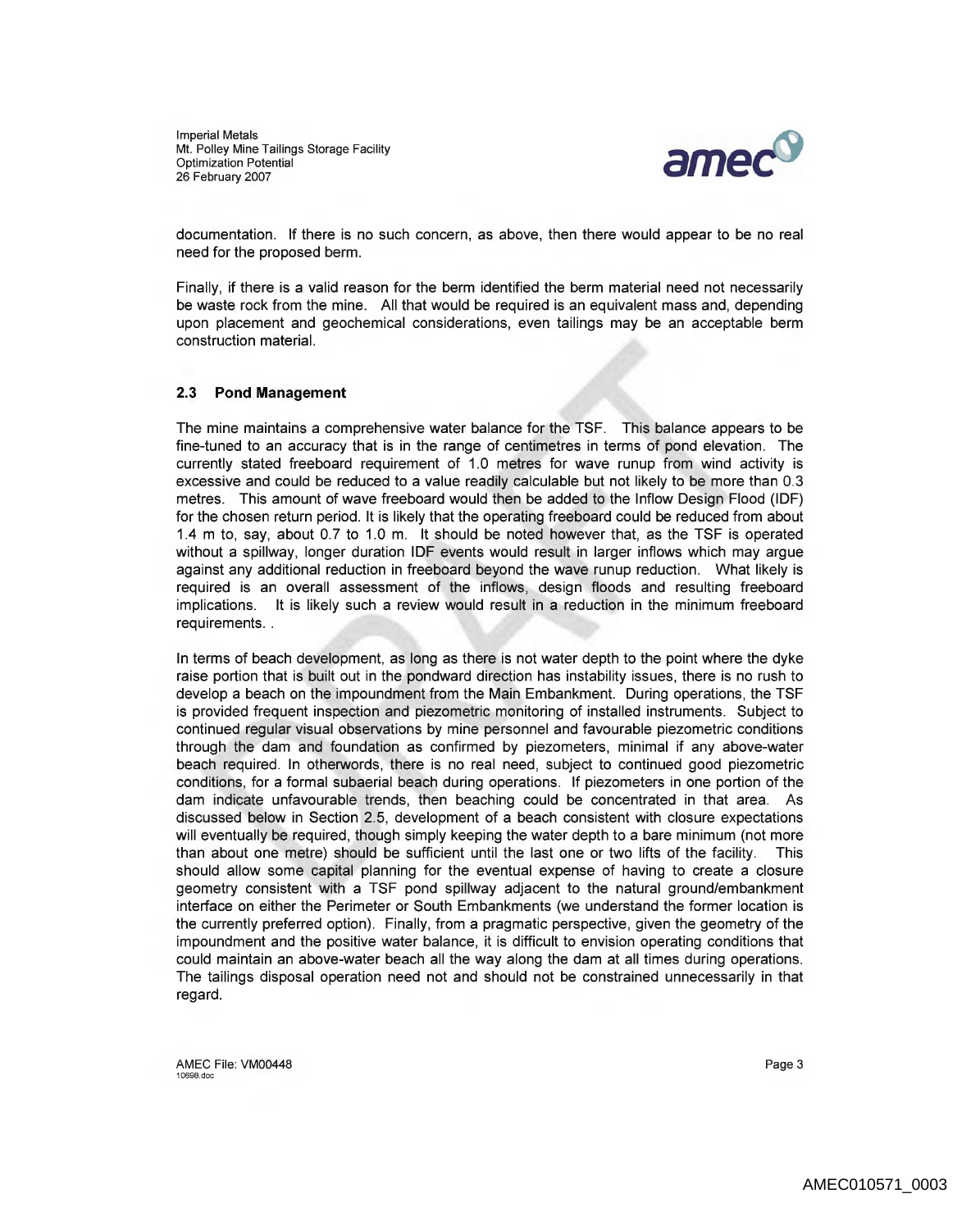Imperial Metals Mt. Polley Mine Tailings Storage Facility Optimization Potential 26 February 2007



### **2.4 Facility Stewardship**

We understand there is a challenge as to the degree of designer involvement in construction inspection of the facility as well as in the consistency of personnel for that role. While we recognize the opportunity in maintaining a consistent staff from year to year, the level of interchange of personnel indicated for this site has been in excess of normal practice. It is also possible that some of the more routine aspects of the construction could have reduced, or eliminated, third party inspection given the track record and site record keeping practices. Finally, in this regard of site inspection, training by personnel familiar with the site from the previous years' construction activity is essential.

The incremental designs are of a consistent quality and fully meet all current engineering standards. The one aspect of the designs perhaps missing in more recent raise designs has been some degree of optimization as the current design section appears pretty much identical to the original section. Some degree of optimization to benefit from the observed performance would typically be expected.

### **2.5 Closure Considerations**

The current closure concept for the TSF is currently at odds with the way in which the pond is operating. As noted in 2.3, this is not something that requires immediate attention provided water depths at the embankments is kept to a minimum.

Finally, the conceptual layout in Figure 1 of the provided "Preliminary Design of the Tailings Storage Facility to its Ultimate Elevation" cannot be practically achieved. The nature of the manner in which tailings beaches develops is at odds with the schematic concept in Figure 1. A more realistic tailings planning exercise will be required prior to adopting a final closure plan for the TSF.

AMEC File: VM00448 Page 4 Page 4 Page 4 Page 4 Page 4 Page 4 Page 4 Page 4 Page 4